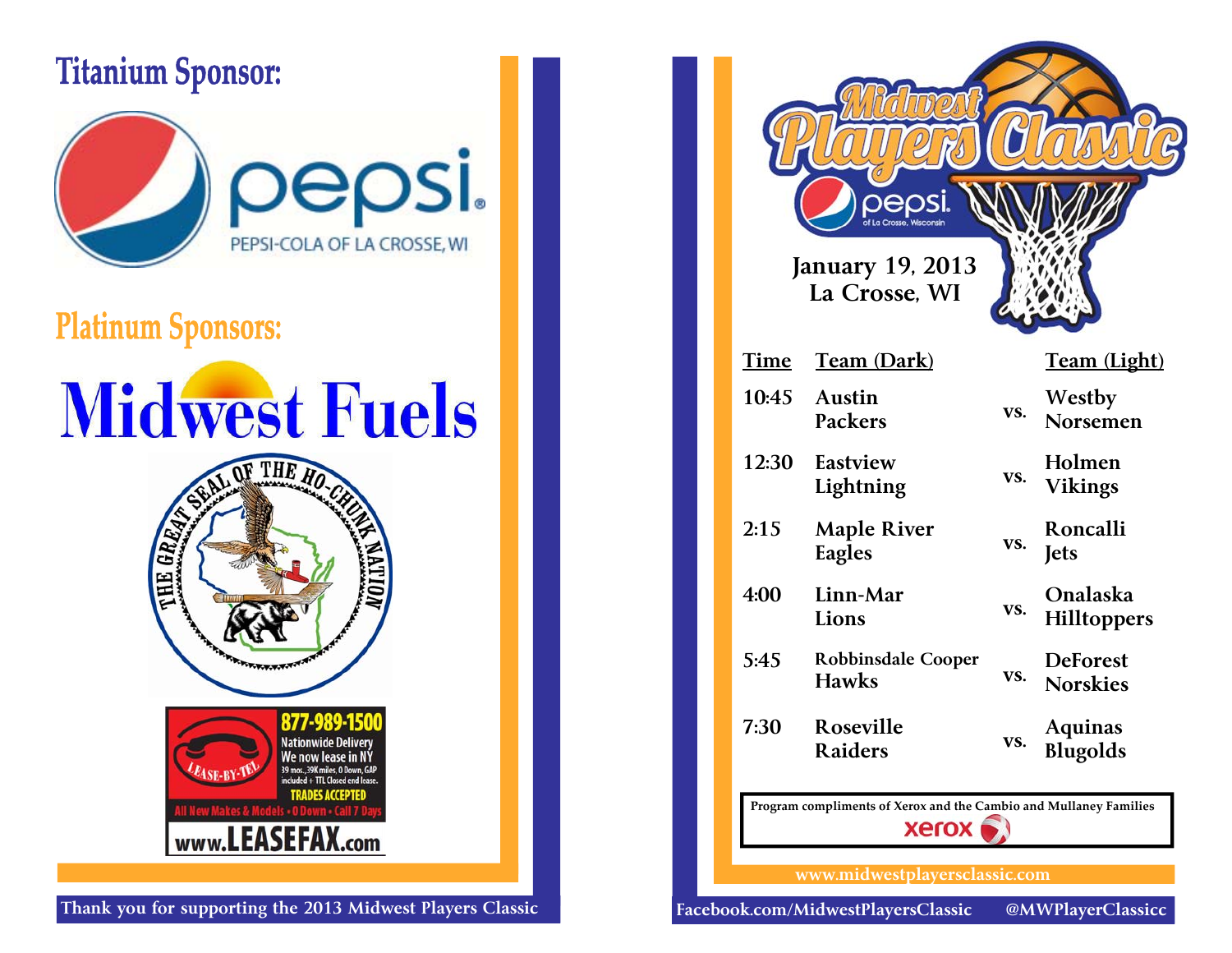## **Austin Packers**

| 0  | Gerardo Ortiz         | 11 | 5'9''           |
|----|-----------------------|----|-----------------|
| 3  | Collin Weisert        | 12 | $6^{\prime}$ 1" |
| 4  | Ajuda Nywesh          | 11 | 5' 10''         |
| 5  | Ryan Synoground       | 11 | 5'9''           |
| 10 | <b>Bret Lukes</b>     | 11 | 5' 10''         |
| 11 | <b>Tommy Olmsted</b>  | 12 | $5'$ 7"         |
| 12 | Zach Wessels          | 11 | 6'2''           |
| 13 | Ben Bumgarner         | 11 | 5' 11''         |
| 15 | <b>Adam Bergstrom</b> | 10 | 5' 10''         |
| 20 | Zach Coffey           | 9  | 5' 11''         |
| 21 | Joe Aase              | 12 | 6' 8''          |
| 22 | Jacob Kempen          | 11 | 6'0''           |
| 24 | Tom Aase              | 12 | 6'5''           |
| 25 | Nik Gasner            | 10 | 6' 1''          |
| 30 | Noah Brehmer          | 10 | 6'3''           |
| 33 | Curtis Oberbroeckling | 11 | 6'3''           |
| 35 | Gach Gach             | 10 | $6'$ $2''$      |



Head Coach: Kris Fadness

Assistants: Ryan Schwenn Corey Christopherson

**tateFarm**<br>Mike Noelke

## **Westby Norsemen**

| 1  | <b>Tyler Ihrcke</b>   | 12 | 6'0''   |
|----|-----------------------|----|---------|
| 2  | Alex Robson           | 11 | 5' 10'' |
| 3  | Mitchell Larson       | 11 | 5'9''   |
| 4  | Logan Gutenberger     | 11 | 5' 10'' |
| 5  | Nick Schroeder        | 12 | 6'0''   |
| 11 | Ryan Gutenberger      | 11 | 6' 1''  |
| 13 | Lucas Forsythe        | 12 | 5'9''   |
| 15 | <b>Brian Dunnum</b>   | 12 | 5' 10'' |
| 21 | <b>Tanner Gibbons</b> | 11 | 5' 10'' |
| 23 | <b>Emmitt Edwards</b> | 12 | 5' 11'' |
| 25 | Lucas Grabowski       | 11 | 6' 1''  |
| 33 | <b>Tanner Schmitt</b> | 10 | 6'2''   |
| 35 | Alex Bluske           | 12 | 5' 11'' |
| 55 | Jordan Campbell       | 12 | 6'7''   |



Head Coach: Bob Constalie

Assistants: Ed Pedretti



|                | ue<br>sevil             |    |         |
|----------------|-------------------------|----|---------|
| 3              | Mack Johnson            | 12 | 6'3''   |
| $\overline{4}$ | <b>Ben Farmer</b>       | 12 | 5' 11'' |
| 5              | Logan Brown             | 12 | 6'2''   |
| 10             | Evan Kacmarynski        | 12 | 6'0''   |
| 13             | Kobe Critchley          | 10 | 6'0''   |
| 14             | Quinn Johnson           | 10 | 5' 10'' |
| 20             | Mark Kanake             | 11 | 6'3''   |
| 21             | Dan Rapatz              | 11 | 6' 4''  |
| 22             | <b>Kyler Briggity</b>   | 10 | 5'9''   |
| 23             | Jake Geyen              | 11 | 6' 6''  |
| 24             | Henry Bensen            | 9  | 5' 10'' |
| 25             | Norman Westberry        | 11 | 6'2''   |
| 30             | Jordan Burich           | 12 | 6' 6''  |
| 31             | Derek Magnuson          | 11 | 6' 6''  |
| 32             | Jacques Perra           | 11 | 6'3''   |
| 34             | Lance Gardner           | 11 | 6' 4''  |
| 40             | <b>Mitch Poss</b>       | 10 | 6'0''   |
| 42             | <b>Derrick Williams</b> | 11 | 6'2''   |
| 44             | Mike Peterson           | 11 | 6' 5''  |
| 55             | Joseph Kraemer          | 11 | 6' 1''  |
|                |                         |    |         |

ders

Head Coach: Ted Critchely

Assistants: Sheridan Johnson Tom Critchley Jermain Davis Jesse Briggity



**Aquinas Blugolds** 

| 10 | Reggie Rabb       | 11 | 5' 10'' |
|----|-------------------|----|---------|
| 11 | Aaron Ruff        | 12 | 6'0''   |
| 12 | Nolan Ritter      | 12 | 5' 10'' |
| 14 | Michael Diehl     | 12 | 6' 1''  |
| 21 | Jimmy Papenfuss   | 10 | 6' 1''  |
| 22 | Connor Rademacher | 11 | 5' 10'' |
| 24 | Bronson Koenig    | 12 | 6'3''   |
| 30 | Eldred Jones      | 11 | 6'2''   |
| 33 | Michael Conway    | 12 | 6' 6''  |
| 42 | Carson Schneider  | 12 | 6'2''   |
| 45 | Sam Scheidt       | 11 | 6' 4''  |
| 50 | Parker Weber      | 11 | 6'7''   |
| 52 | Chris Hebel       | 12 | 6'5''   |

Head Coach: Rick Schneider

Assistants: Bob Kachel Dave Donarski Jamie BoadoTom Gees

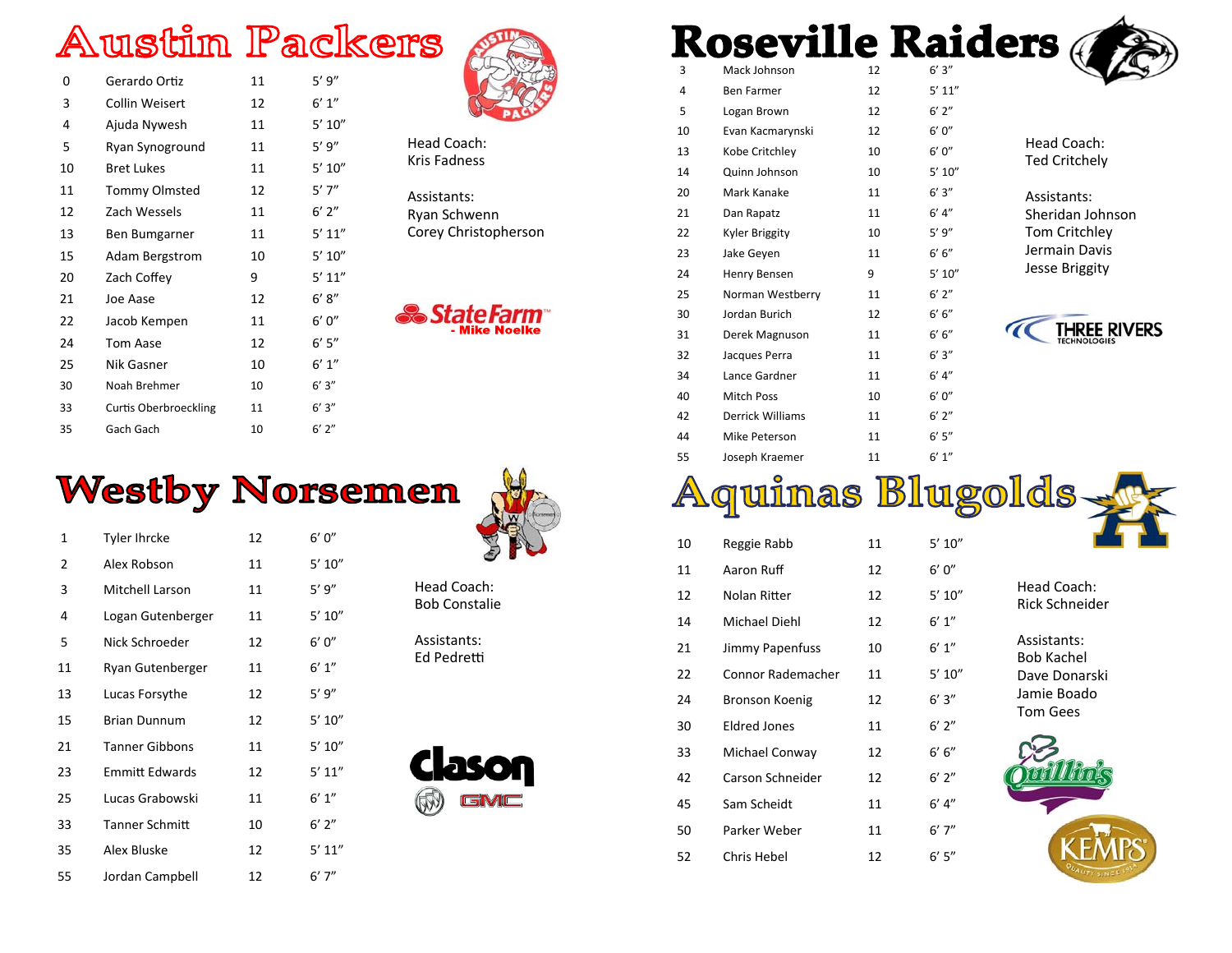### **Robbinsdale Cooper Hawks**

| 3  | <b>Billy Kellogg</b>    | 12 | 5' 8''  |
|----|-------------------------|----|---------|
| 5  | Troy Vaughn             | 12 | 5'9''   |
| 12 | Joe Johnson             | 11 | $5'$ 7" |
| 13 | Tre'Juan Carson         | 12 | 5'9''   |
| 14 | Lavar McCullough        | 12 | 6' 1''  |
| 20 | Rashad Vaughn           | 11 | 6' 6''  |
| 21 | <b>Brandon Baker</b>    | 11 | 6'0''   |
| 22 | <b>Taron Pickford</b>   | 9  | 5'9''   |
| 23 | Levonte Taylor          | 9  | 5'7''   |
| 25 | Ethan White             | 10 | 5' 5''  |
| 30 | Darrious Denson         | 11 | 6' 4''  |
| 32 | James Halbert           | 12 | 5'9''   |
| 34 | Nathan Lutmer           | 10 | 6'0''   |
| 35 | <b>Brandon Robinson</b> | 11 | 6'2''   |
| 40 | Jacob Lindgren          | 11 | 6'7''   |
| 41 | Marques Gray            | 11 | 6' 4''  |
| 42 | <b>Wesley Hampton</b>   | 11 | 6'2''   |



Head Coach: Steve Burton

Assistants: Peter Ka ffey



"Marine Professionals"

## DeForest Norskies

| 2  | Kory Matsen              | 12 | 6' 1''  |
|----|--------------------------|----|---------|
| 3  | Jeff Berry               | 11 | 5' 11'' |
| 4  | <b>Brett Minick</b>      | 12 | 6'0''   |
| 5  | Mario Gonzalez           | 12 | 5' 10'' |
| 10 | Derrick Jennings         | 11 | 6' 1''  |
| 11 | <b>Preston Butler</b>    | 12 | 5' 10'' |
| 12 | David Mngodo             | 11 | 5'9''   |
| 15 | Allen Castillo           | 12 | 5' 10'' |
| 21 | Jacob Whittow            | 11 | 6'0''   |
| 22 | Kyler Jilot              | 12 | 6'3''   |
| 23 | Conner Ludeman           | 12 | $6'$ 2" |
| 24 | Lane McDonald            | 12 | 5' 11'' |
| 33 | Brendon Lapp             | 11 | 6'2''   |
| 34 | Josiah Owen              | 12 | 6' 4''  |
| 42 | Reuben Herschleb         | 11 | $6'$ 2" |
| 44 | <b>Bryce Bellefuille</b> | 11 | 6'3''   |
| 55 | James Kolonko            | 11 | $6'$ 4" |



| Head Coach:    |
|----------------|
| Craig Weisbrod |

Assistants:Bill Lapp Mitch Dann





Certified Public Accountants

#### **Eastview Lightning**

| 3  | Marcus Frederickson | 11 | 5' 10''    |
|----|---------------------|----|------------|
| 4  | Alex Bangh          | 10 | 6' 1''     |
| 10 | Jalen Reynolds      | 12 | 6'0''      |
| 11 | Mark Dwyer          | 11 | $6'$ 2"    |
| 12 | Joe Schlosser       | 12 | $6'$ 2"    |
| 21 | Ryan Lockard        | 12 | 6'3''      |
| 22 | Evan Sanders        | 11 | 6'0''      |
| 23 | T.J. Sinn           | 12 | 6' 4''     |
| 24 | Drew Guebert        | 10 | 6'5''      |
| 25 | Nick Spann          | 10 | 6' 1''     |
| 31 | Sam Goetz           | 11 | 6' 1''     |
| 32 | Obi Ibeneme         | 10 | $6'$ $2''$ |
| 33 | Ryan Gavrilescu     | 12 | 6' 4''     |
| 34 | Dar Nwaudo          | 11 | $6'$ 2"    |
| 41 | Antoine White       | 10 | 5' 10''    |
| 44 | Ben Oberfeld        | 12 | 6'9''      |
| 45 | Jordan Machacek     | 11 | 6' 11''    |
| 52 | Keegan Dickson      | 10 | 6' 5''     |
|    |                     |    |            |



Head Coach: Mark Gerber

Assistants: Brian Silk Carl Scales



#### Holmen Vikings

| 2  | Matt Hanson           | 11 | 6'0''   |
|----|-----------------------|----|---------|
| 3  | Griffin Johnson       | 11 | 6' 0"   |
| 4  | <b>Tyler Anderson</b> | 11 | 5' 10'' |
| 10 | Austin Zmolek         | 11 | 6'2''   |
| 12 | Drew Schroeder        | 11 | 6'5''   |
| 13 | Conner Kerska         | 12 | 6'3''   |
| 20 | Greg Rooney           | 11 | 6' 4''  |
| 22 | Joe Hudson            | 11 | 6'2''   |
| 23 | Ryan Wesely           | 11 | $6'$ 2" |
| 24 | Austin Feuerhelm      | 12 | 5' 11'' |
| 30 | <b>Brett Kabat</b>    | 11 | 5' 11'' |
| 32 | Michael Woggon        | 11 | 6'2''   |
| 34 | Matt Cejka            | 11 | 5' 10'' |
| 40 | Josh Hillis           | 10 | 6' 6''  |
| 42 | <b>Thomas Sanchez</b> | 11 | 6'3''   |
|    |                       |    |         |

Head Coach: Steve Blank

Assistants: Todd Van Order

Thrivent Financial - Cody Rickaway